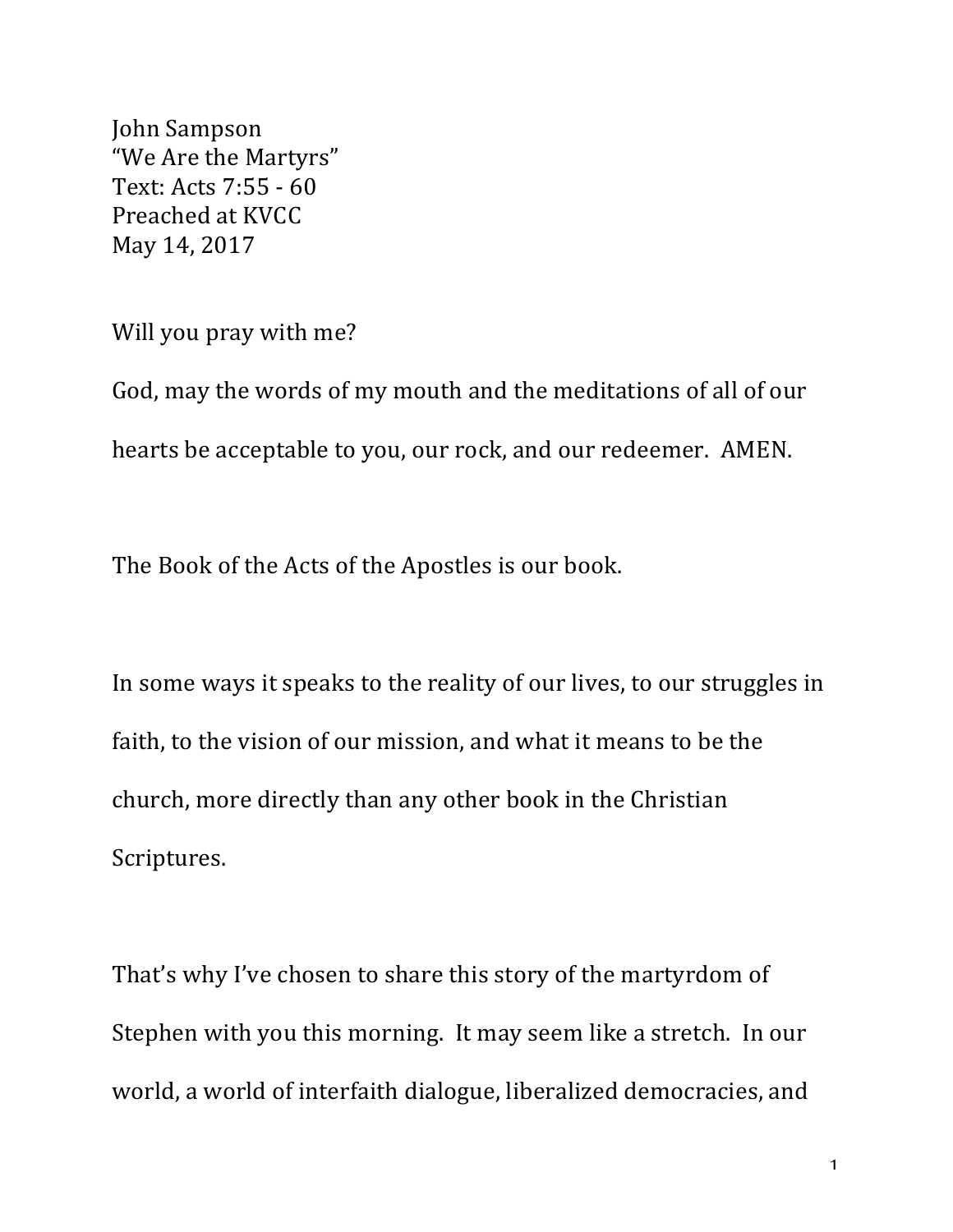global economic integration, martyrdom can see like a bad memory, an unpleasant moment that has the potential to not only scare away anyone contemplating joining the church, but also to undo the understanding between people of different faiths that we have worked so hard to cultivate over the past millennia.

Before I speak about Stephen, before I offer a different reading of martyrdom, I want to tell you a little bit about the Book of Acts so you can understand its general contours and grasp why I think it has so much to offer us.

In the New Testament Acts follows the four gospels, the four books that focus on Jesus and his life and ministry. Scholars think Acts was written by the authors of the gospel of Luke sometime after Jerusalem was destroyed by the Romans in the year 70 CE. It continues the story the authors shared with their readers, and opens outside of Jerusalem with Jesus ascending into heaven to join God in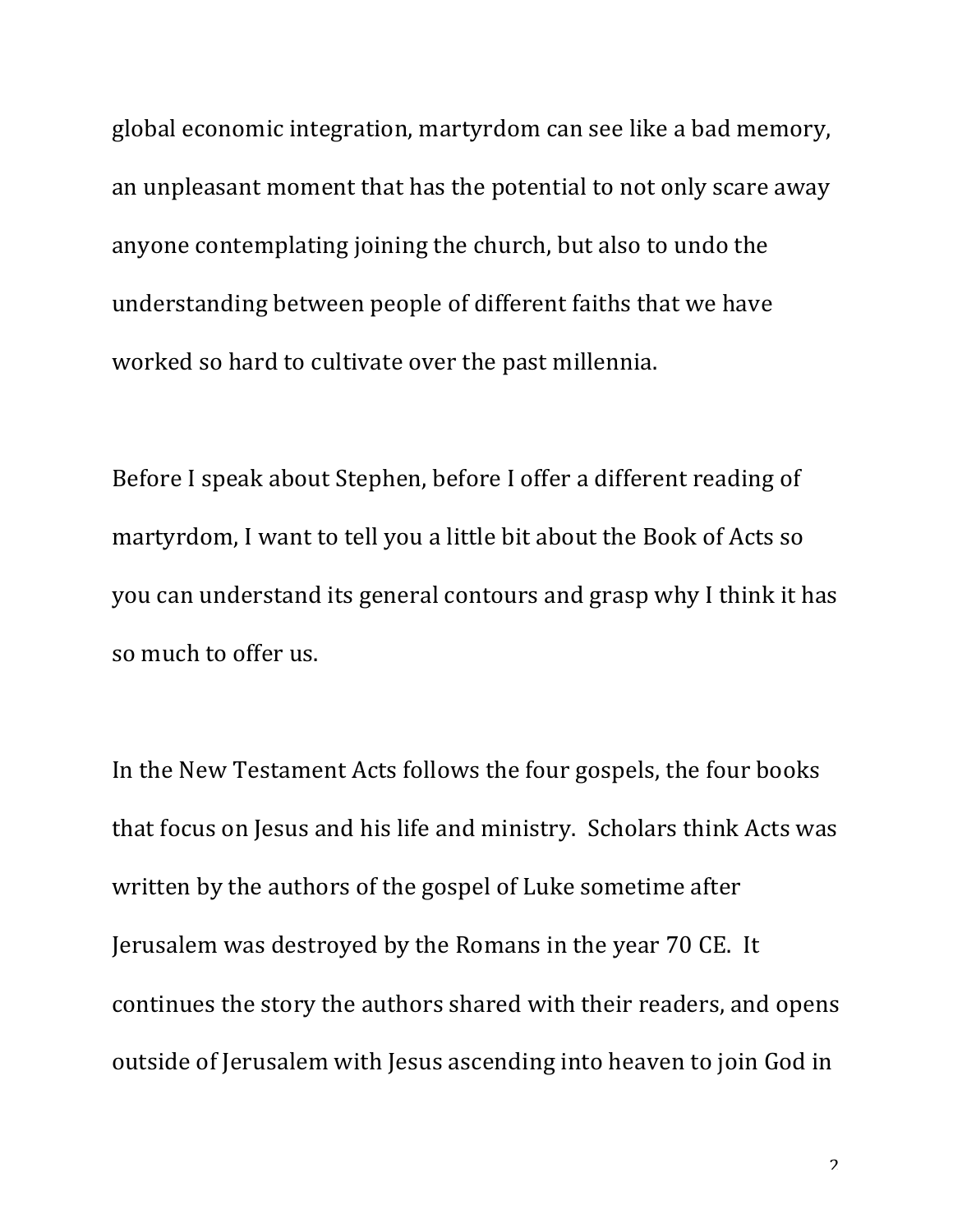glory. The disciples are left wondering what's next. And then the story takes off. God sends her spirit to fill the followers of Jesus, and the church is founded. But the message of Jesus can't be contained. It leaks out of Jerusalem, and is embraced by wider and wider groups of people in lands far beyond the traditional home of the Jews. Those carrying the story are no longer people who knew Jesus, but those Jews and Gentiles who had met the resurrected Christ in their hearts, and in story. The narrative that begins in Jerusalem with a small group of frightened disciples ends with Paul arriving in Rome to be tried for his evangelism across the eastern Mediterranean region.

I say that Acts is our book, because almost the entire narrative takes place after Jesus has physically left the earth. In today's world we come to know him, just like those early believers, not by meeting him in flesh and blood, but through story and inner experience. Just like those who came to believe in Jesus and his message in the cities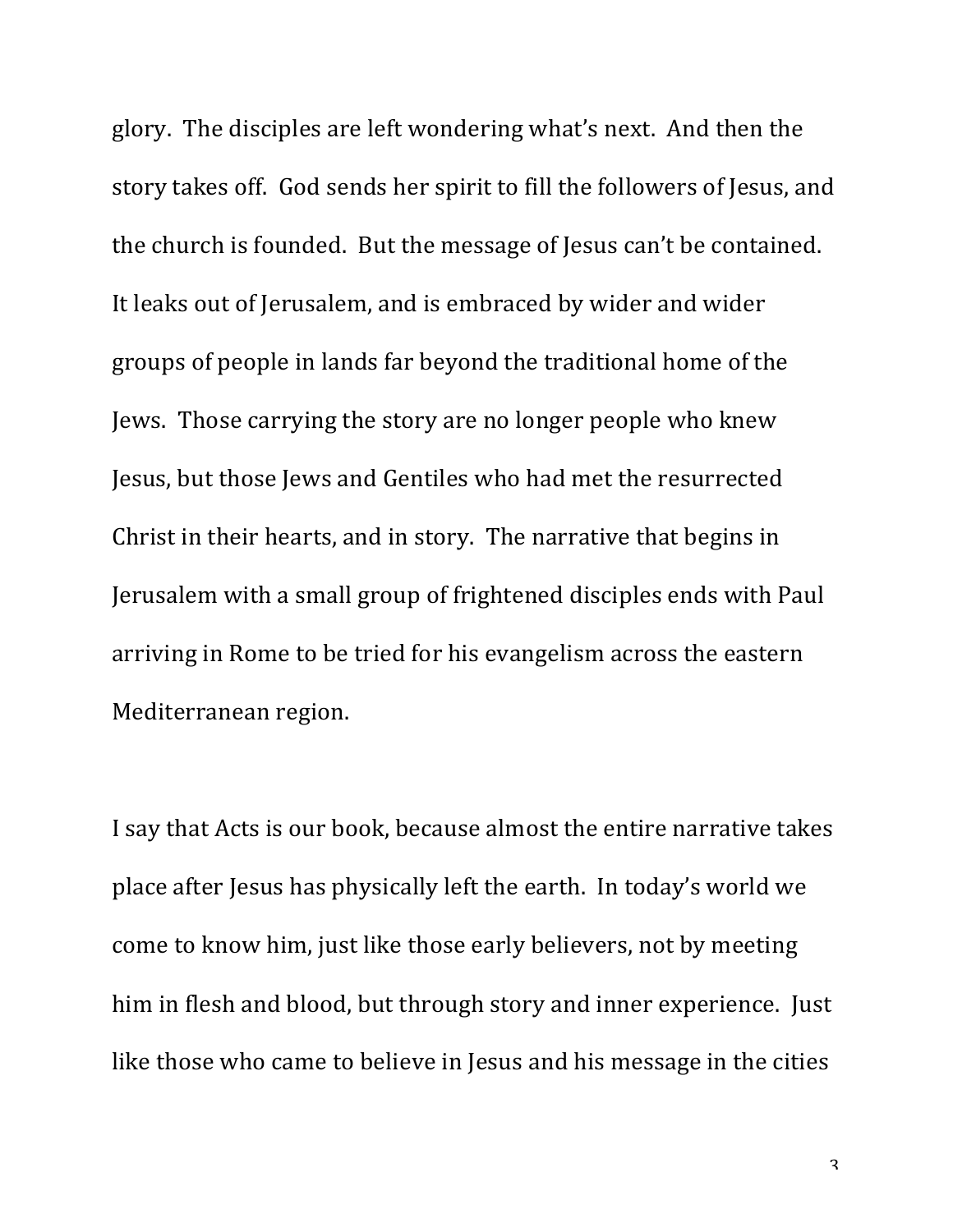of Corinth and Thessalonica, we live in a land far removed from where our teacher traveled and taught. And just as our story today passes from the disciples who knew Jesus personally to a younger generation, we are also the heirs to a tradition passed down to us by our spiritual ancestors.

Acts is our book because it describes a world that is post-Jesus and post-disciple, just like the world we try to navigate.

And so now we can turn to this story of Stephen, a man who never met Jesus directly, but who gathers together with disciples who traveled with Jesus and heard his message with their own ears. Stephen is one of the next generation of leaders and his authority comes not from his physical connection to the Christ, but by his commitment to the message that he has heard, and by his openness to being invaded by God's Spirit.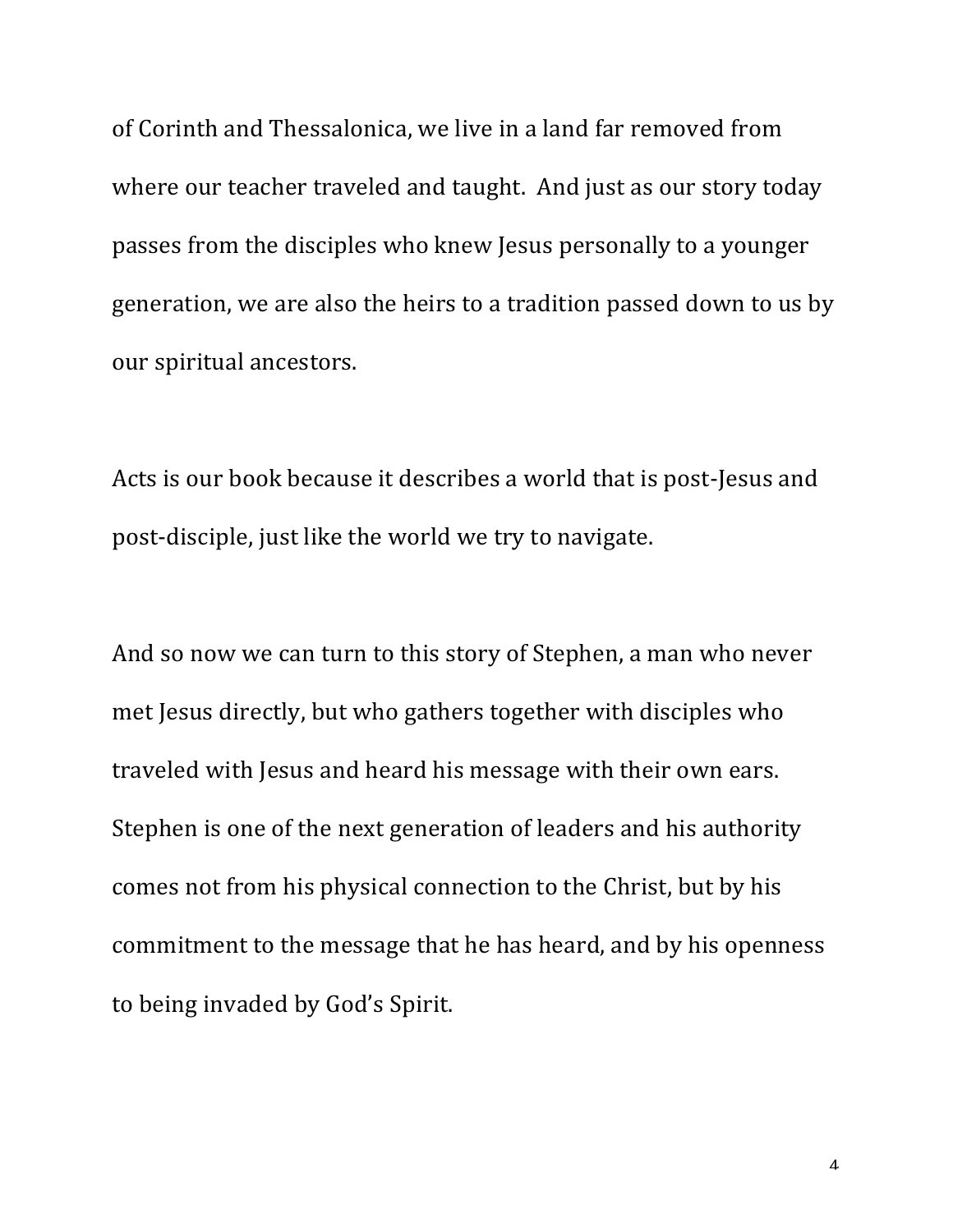And for all of this he is stoned to death.

For all of his good works, and preaching Stephen is recorded as the church's first martyr, as the first believer who dies for his faith. He is the first of many who will be executed for bringing Jesus' message to the ends of the earth, and for insisting that God's power is ultimate, and not temporal like the power of kings, presidents and nations.

Fortunately, this commonly held definition of what martyrdom means is false. It focuses on an effect, instead of the underlying cause.

The Book of Acts, like the rest of the New Testament, was written in a form of ancient Greek used by the lower classes. It's a streetwise Greek that was used in shops, and at the arena. I don't often share with you the Greek that lies behind the English translations of our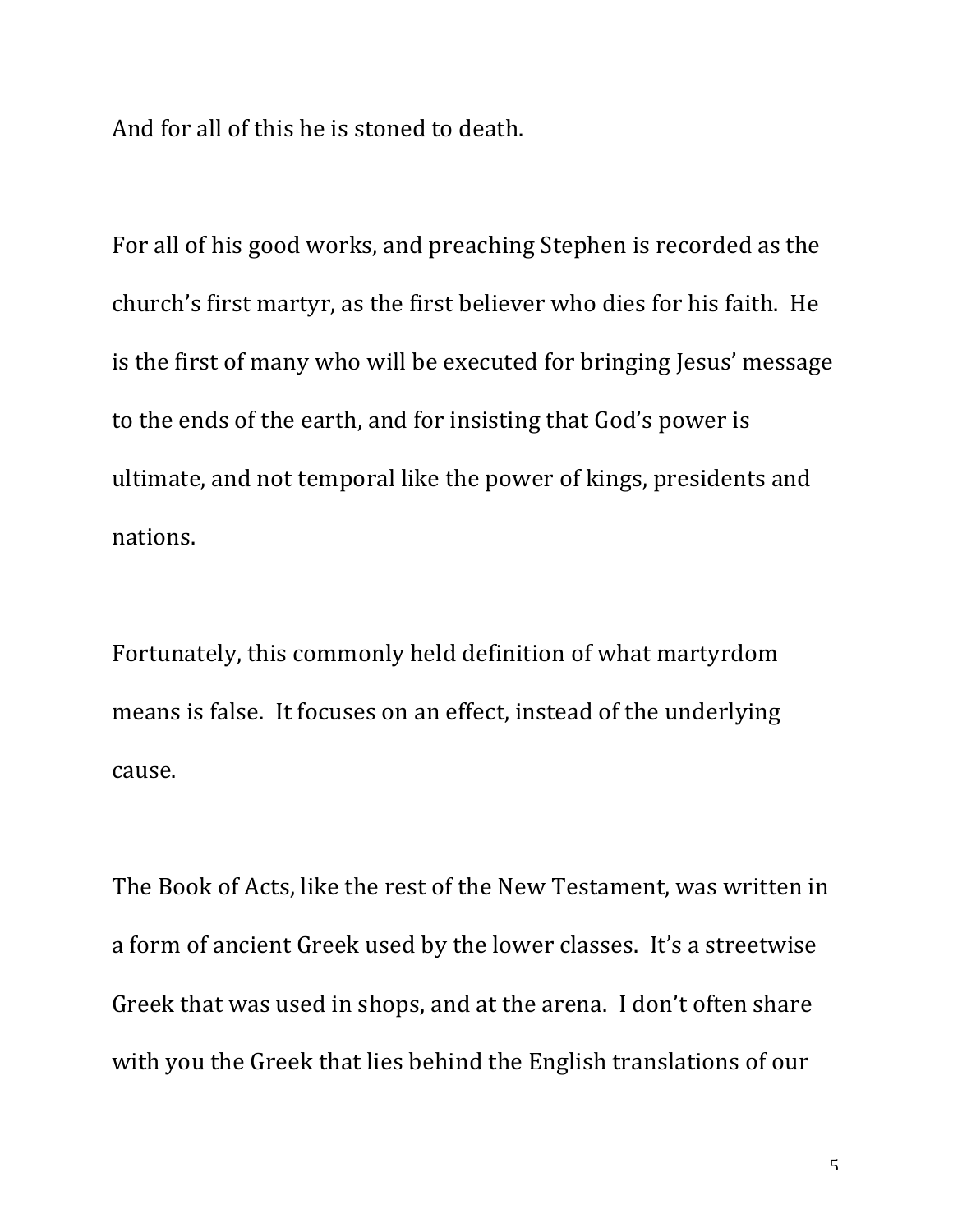Christian scriptures, but sometimes I do when it matters. And today it matters. It matters that you know that the word "martyr" is a Greek word, and that it was commonly used by Christians and non-Christians, and that it doesn't refer to persecution or execution for one's beliefs. It simply means witness. And it has the two senses of witness that we have in English. It can mean to see or experience something directly, and it can also mean to speak about that which you have seen.

Stephen is a martyr not because he was persecuted and stoned for his belief. He's a martyr because he is a witness; he is a man who both saw and shared what he saw. And what he saw was nothing less than a vision into heaven of God in glory, and the fact of the resurrected Jesus standing beside the Divine. His vision was so amazing and transformative that he couldn't keep it to himself. He shared it with those around him, and even with those who couldn't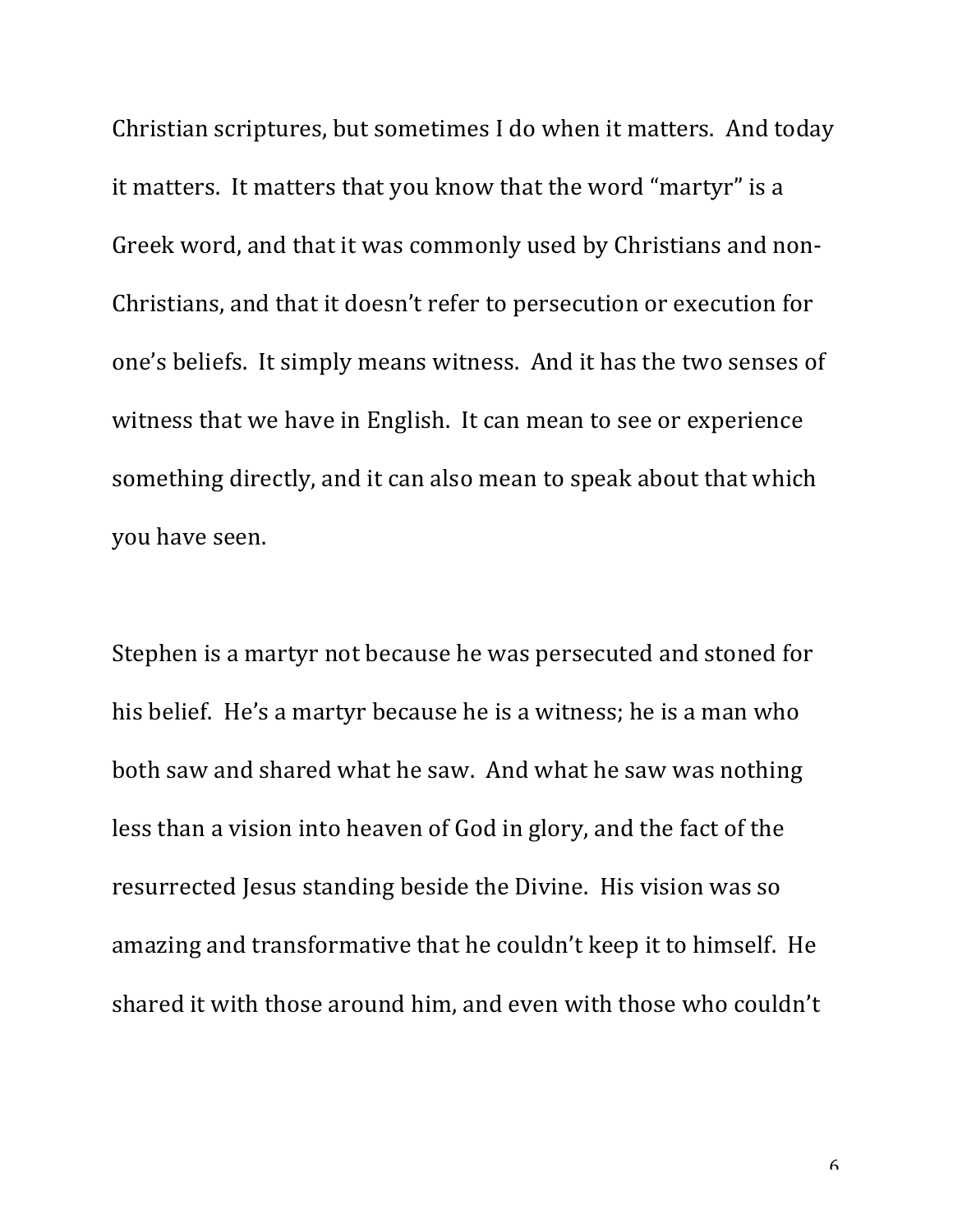receive the truth he proclaimed. So his enemies silenced him by stoning him.

Stephen is not the first martyr because our Bible tells us that since the beginning of history humanity has been invited to see God's presence in the world, and has been asked by God to share what we have witnessed with one another. Stephen is not the last martyr because God continues to offer us, and our children, the blessing of seeing and experiencing her at work in our lives, and in the wider world. But she also asks us to share the truth of her presence with all of those we meet in our daily lives.

To see the definition of martyrdom turned upside down, to reimagine it as a blessing and invitation by God to a deeper communion with the Divine, instead of a torturous punishment at the hands of the state, is good news.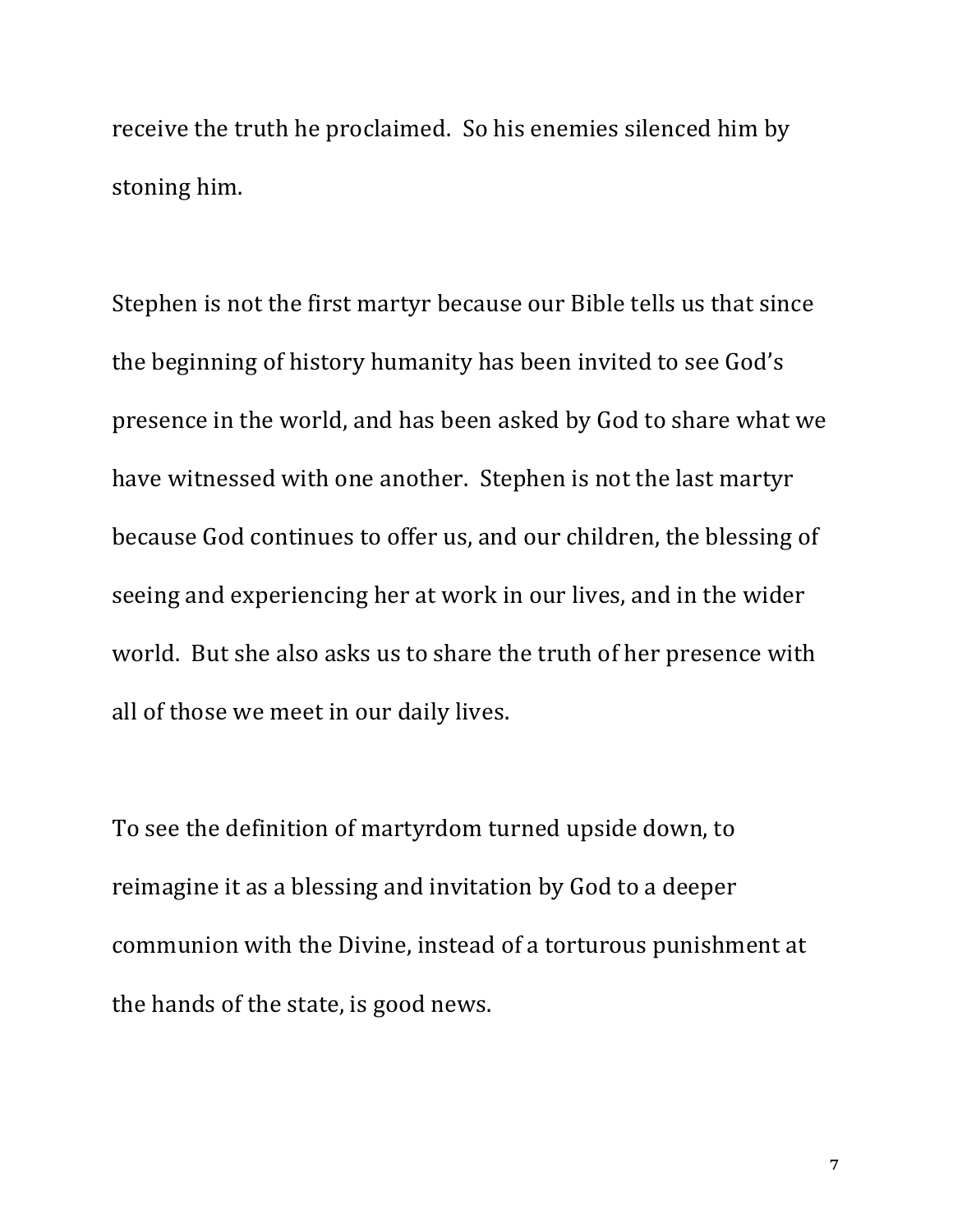But in a way it might not make martyrdom any easier for us to embrace and enact in our lives.

I think that this congregation, you and me, like many other congregations and people of faith, is challenged by God's invitation to witness. I think as followers of Jesus it is hard to see God and our teacher alive and active in our world, and in our lives. And this difficulty isn't necessarily a symptom of a lack of faith on our part. Our story of Stephen confirms that witnessing God and Jesus is hard. He had to be given the gift of the Spirit to be able to gaze into the inaccessible depths of heaven. There was no work on his part, no belief he held, no penance he endured that allowed Stephen to peer into the Divine realm. It was a moment of grace. Pure and simple.

And this grace is still open to us. Perhaps some of you already experience it. I'll tell you a story of how I came to see God moving in my world.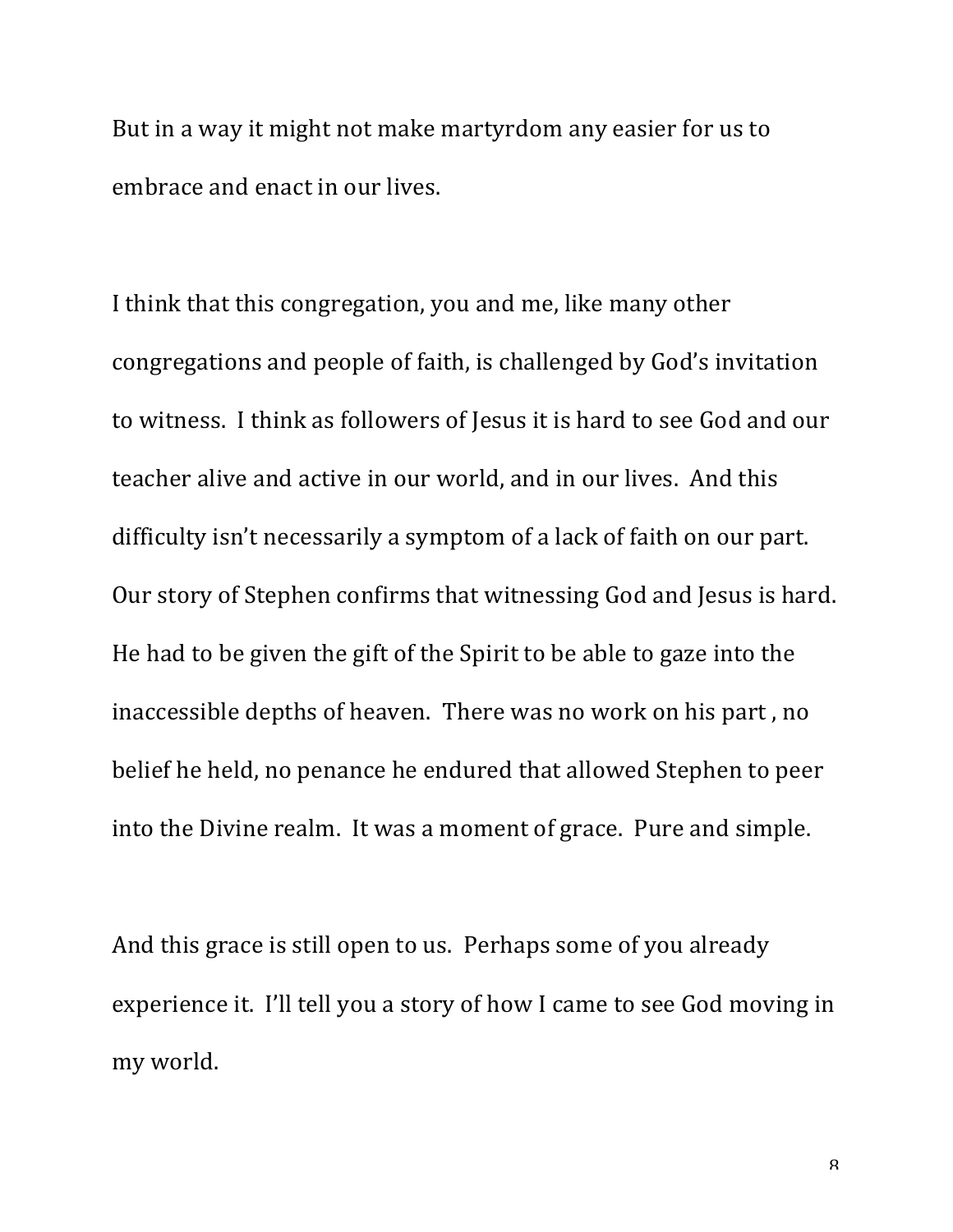After I first started attending church in my early 30s I didn't prayer. For years I didn't pray. I never got anything out of it. I was hoping for an electric connection with God, and all I ever got was...sleepy. I kept hearing about the power of prayer, but I thought it was a discipline for other, more faithful people. But one day, and I really don't remember why or when, I started praying at the end of the day. And my daily prayer consisted of nothing more than simply reviewing the day, giving thanks for any blessings I might have experienced, and giving voice to all of my challenges. I was surprised by the blessings I began to see throughout my days. Most of the blessings weren't very big at all. Most of the blessings I remembered were small, almost imperceptible. But they were there. And in those blessings I witnessed God's presence in my life in a way I had never been conscious of before.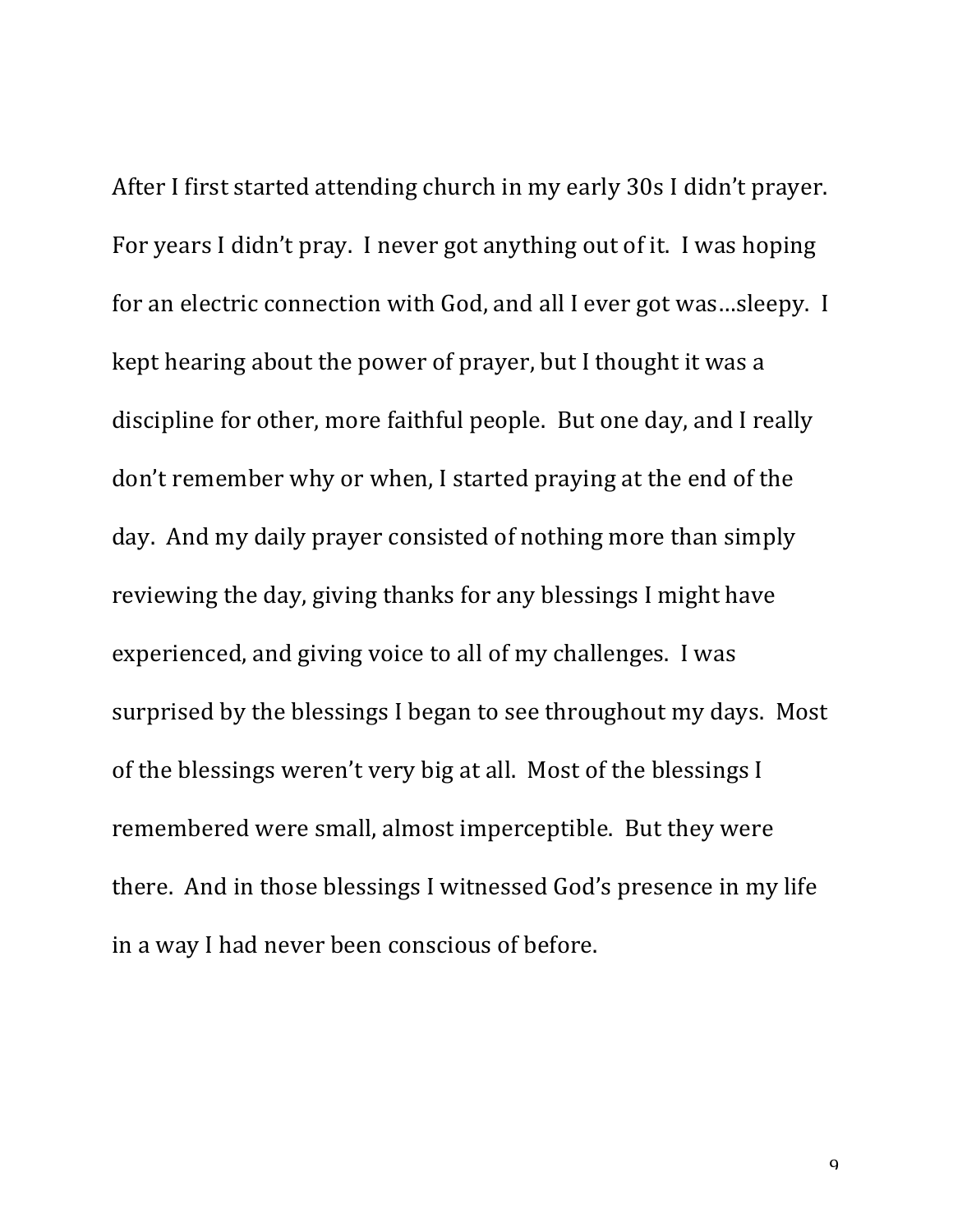I share this story with you not to draw attention to myself, but to encourage any of you here this morning that doubt God's presence in your life to try the type of prayer that worked for me. Or maybe there is another type of spiritual discipline, like reading the Bible, or even going out hiking, that will bring God's presence into your consciousness. Whatever the spiritual technology we use I fully believe, and this story of Stephen confirms for us, that God is right there in the midst of our lives, even if she sits in heaven and is hard to see.

I think that we are also challenged to live out the other sense of witness that we see in Stephen's story  $-$  the witness that shares what we have seen and experienced of God's work in the world with each other. Again, I think that today's story acknowledges and normalizes our shyness around sharing our faith. Stephen shared what he knew and saw of the truth and he was persecuted, and ultimately lost his life. In our lives we probably won't experience

 $1<sub>0</sub>$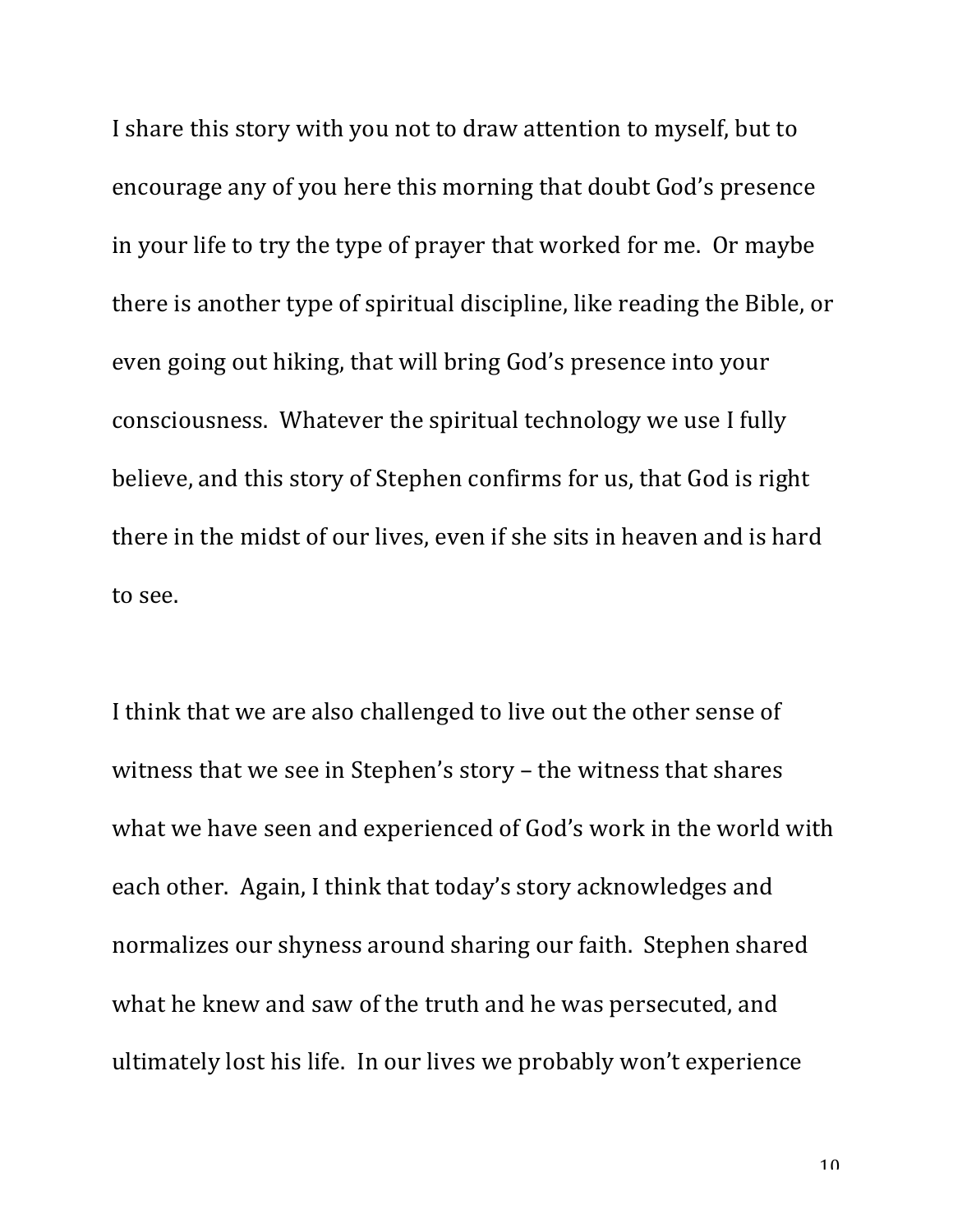this type of response, but we may experience disbelief, questions about how we could believe a bunch of myths, ridicule for assenting to the possibility of the supernatural, blanket rejection that faith could offer any benefit, and suspicions of blatant and illogical wish fulfillment on our parts. I've experienced these responses to my faith, and I know many of you have too.

But that's why we have church, why we have communities like this one. This is our training ground, the place we can safely explore and share what we see of God working in our world. So I invite us all, I challenge us all, to share something about our faith life with one another over the next week. Tell someone something about God and Jesus working in your lives with at least one person. Risk it. You can tell the other person that the only reason you're doing it is because I told you to do it. Blame me. It's OK. I can take it. But risk it. And if someone approaches you this week and shares something about their faith be gracious, create a safe space for them, and hear of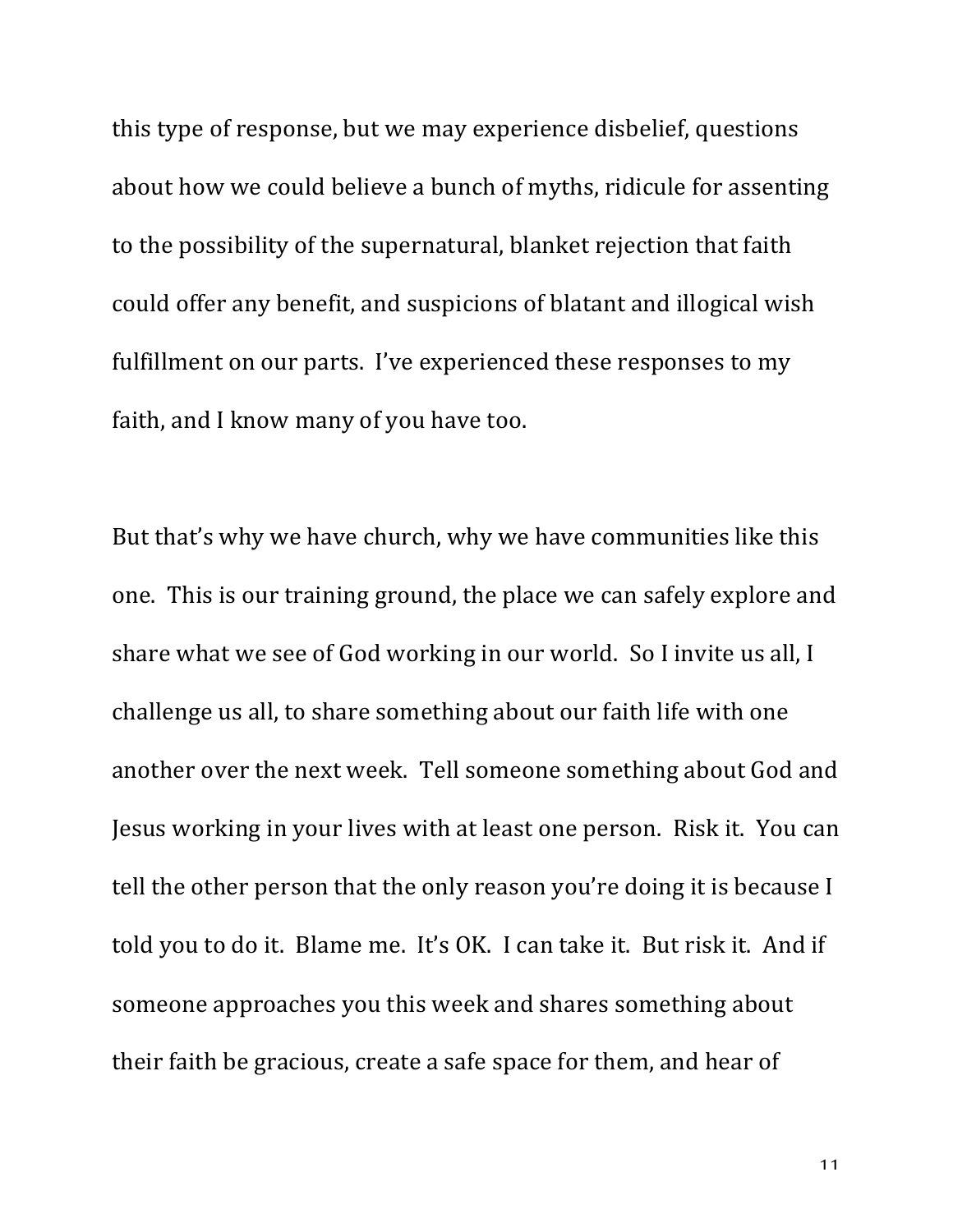God's great works that may seem invisible, but which are ever present.

And then tell me about it, share with me your experience about seeing God where you haven't seen her before. Tell me about how you've had the courage to share your faith with someone else. Tell me what it was like for someone to come to you and share an intimate moment they have had with the Divine. Tell me, send me an email, or come and see me in my office, because I would love to here of your witness, of your martyrdom.

I challenge us to see God working in our world, and to witness to this truth not because it's neat, or cool, or hip. I challenge us to become more explicit and facile in sharing our faith because many of the problems of our world: climate change, the refugee crisis, the political turmoil here in the US, are not simply political, economic or social problems. They are also the spiritual problems. And they